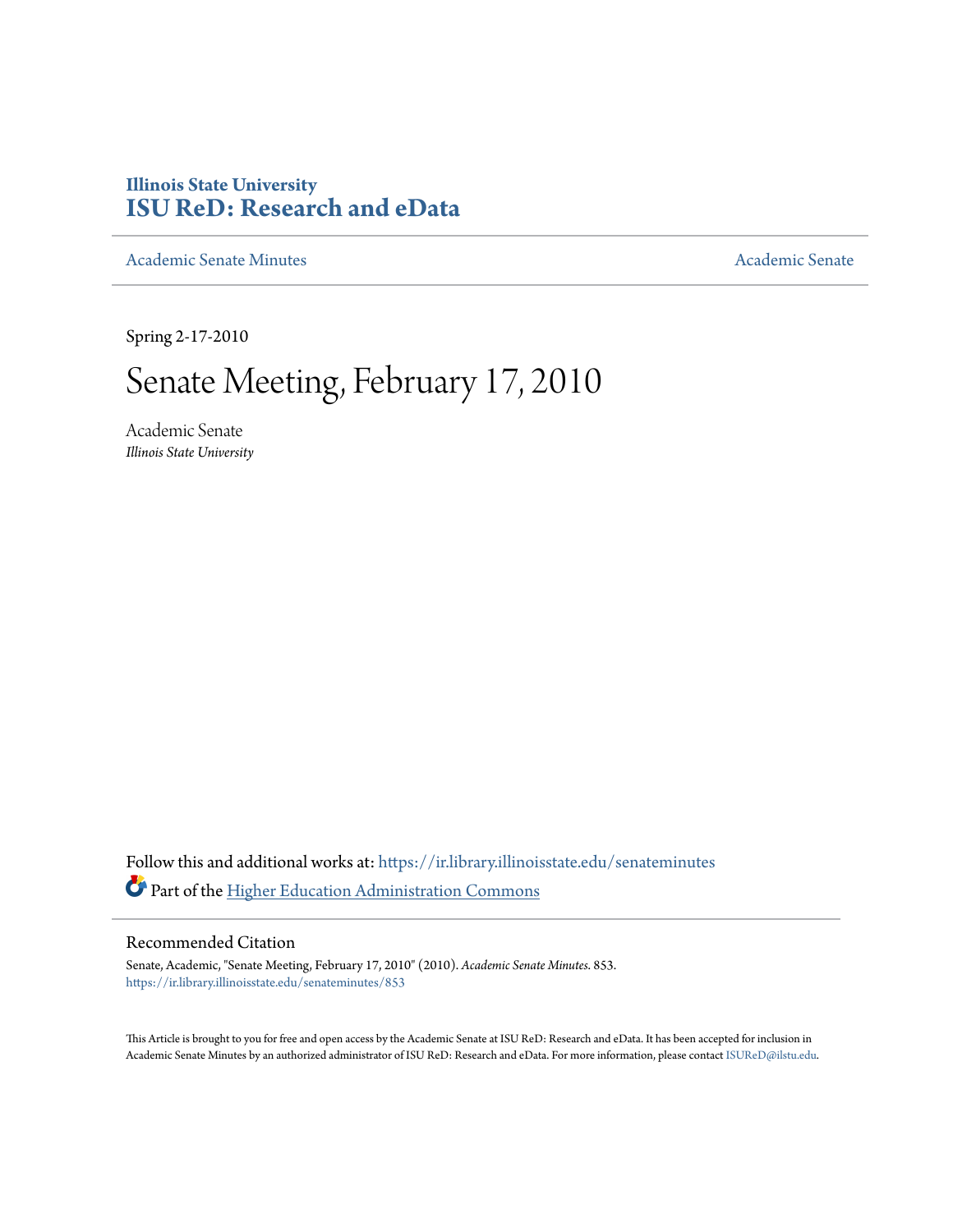# **Academic Senate Minutes Wednesday, February 17, 2010 (Approved)**

#### *Call to Order*

Senate Chairperson Dan Holland called the meeting to order.

#### *Roll Call*

Senate Vice Chairperson/Student Body President Matt Spialek called the roll and declared a quorum.

#### *Approval of Minutes of January 20, 2010*

**Motion XXXXI-64:** By Senator Dawson, seconded by Senator Cedeño, to approve the Academic Senate Minutes of January 20, 2010. The minutes were unanimously approved.

## *IBHE-FAC Report (Professor Lane Crothers)*

**Professor Lane Crothers, IBHE-FAC Representative:** We met at Governors State on January 22<sup>nd</sup>. We are meeting at Edwardsville this Friday. The lobbyist for the IBHE to the state legislature laid out what the IBHE is doing as a communication strategy with the Illinois State Legislature in an attempt to explain what they were going to try to do to build support. They laid out a fairly conventional communications strategy…trying to involve particularly students, trying to replicate the notion of the MAP model, trying to get the appropriate lobbyist in there, trying to get parents to understand the impact of failure to pay appropriate taxes, therefore you are going to pay a much higher tuition, in a fairly understandable, straight forward political communications strategy that almost anybody who knew anything about it could have designed.

The staggering moment came when he said, 'as to the question of why', as in why they should lobby for more money for higher ed, 'I don't really know what to say'. Dan Sevener, the liaison from the IBHE to the state, couldn't understand why higher ed needed money. President Bowman at the December IBHE meeting said flatly, and I believe these numbers and dates have changed, that ISU would run out of money at the end of March. At the meeting in January, Dan Sevener said that no one had told the IBHE that they needed the money before the end of the fiscal year, i.e., the end of June, which, of course, is not true given that President Bowman, among others, said that we were going to run out well before June. Sevener sent out a survey to various university presidents asking them that question and I guess they didn't get it back to him as fast as he wanted, so I believe his answer was based on the fact that he didn't get the answer on the question at the time he wanted it because any number of university presidents have flatly explained when they are about to run out of money and what the problems are. President Peters at Northern Illinois asked the question, 'how does one shut down a university in the middle of the semester?' A number of community colleges have begun to ask similar kinds of questions.

Western Illinois has passed a positive time reporting policy. We have to fill out the card with our sick leave, etc. It turns out that that is online at Western. Now at the time that card is due, you have to fill out day by day how much you worked each individual day. It's not in 15-minute increments. It's not keeping a log book throughout the day. Either on the day you worked or sometime during that month before that card is due, you have to log in specifically how many hours you worked in that particular cycle. Aside from the kind of inherent silliness of that, you cannot report more than 7.5 hours and you cannot shift time from one day to another day should you actually work more than 7.5 hours. What staggers me about this is that they are unionized and their union signed off on this. It signed off on it to answer a question that Rod Blagojevich asked and that nobody else seems to care about very much. I can only hope that we are saner than that.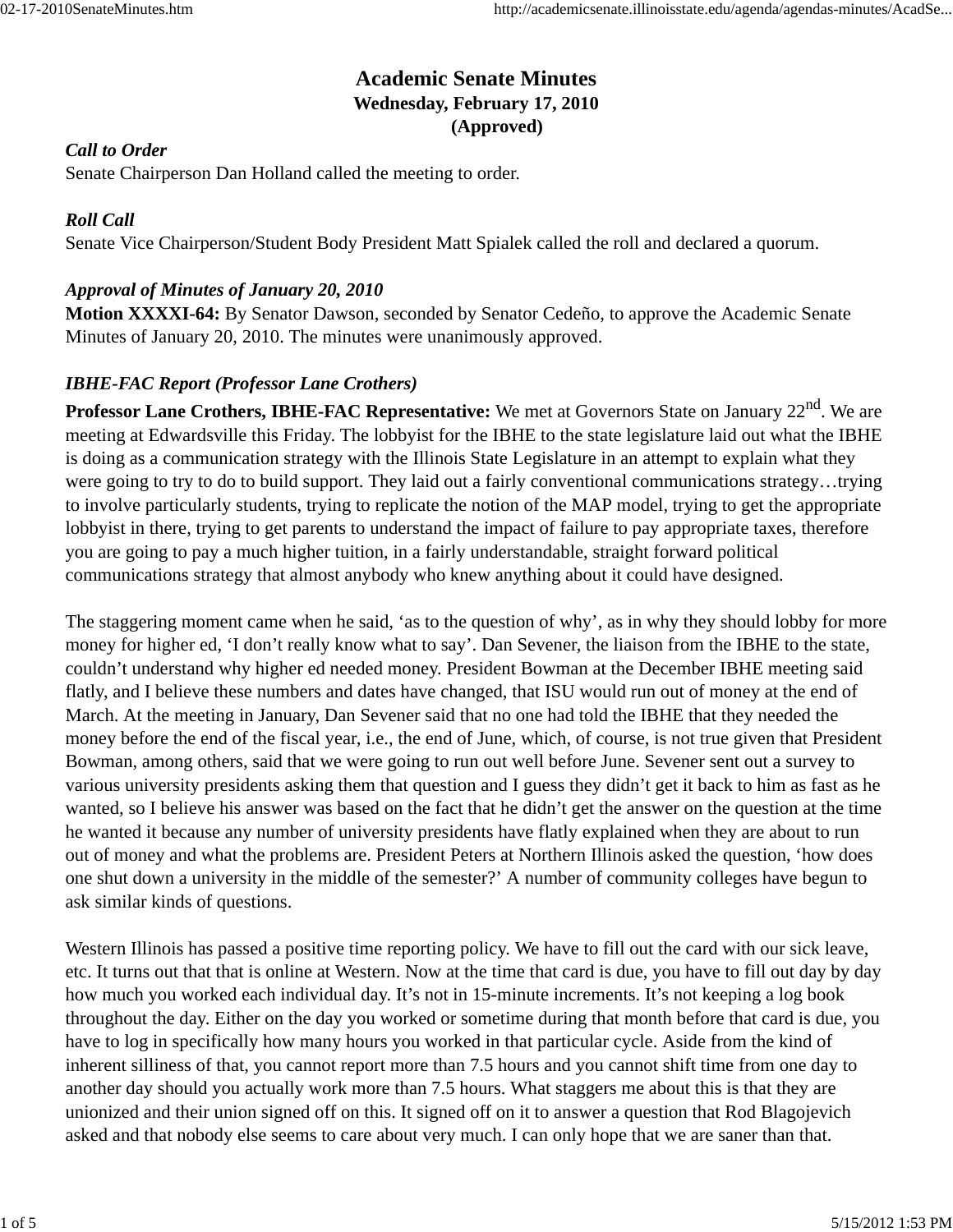More broadly, the only kind of really true encouraging news I have for you is that the various university presidents, particularly Stan Ikenberry at the University of Illinois, have gotten very aggressive and very public about laying out the costs and consequences of no support for higher ed. The U of I has put out a document now about the actual economic impact of their spending patterns and what it would mean if those spending patterns went away. As a practical matter, I don't have any particular insights about the budget or anything else going on. All I can tell you is I will probably be equally confused Friday night after the meeting.

**Senator Holland:** What was the question Rod Blagojevich asked?

**Professor Crothers:** The question was the ethics standard—that we had to report time positively. How much do faculty work I think would be the ultimate question. If they let us report how much time we actually worked, they wouldn't believe us.

## *Chairperson's Remarks*

**Senator Holland:** There are no administrators here to make remarks in the next section. That is because they are all at a dinner at the President's house for our distinguished alumnus, who is going to get the honorary degree tomorrow. President Bowman did ask me to convey a couple of things. One of them is that there is a bill in the legislature right now which is going through, which will allow us to do short-term borrowing against what the state actually owes us in the event that it actually comes to that. All of the universities in the state are on board supporting that bill except for U of I and Northeastern Illinois, who are opposing it with the idea that if we are actually given permission to do short-term borrowing, then the state may actually make us do that. They would rather have it where the state actually has to give us the money in time. We will see how that one goes. At last check, with the money we have in hand, we can make it at least until the end of May. That leaves summer to get through, but hopefully in April, the state will be getting a little bit of revenue in.

**Senator Wilkinson:** I wanted to ask this question of an administrator, but seeing they are not here, I just want to put it out there. What kind of background checks are done on people hired lets say at Illinois State. I am thinking about the Amy Bishop situation. She killed three people at the University of Alabama-Huntsville on Friday. She shot her brother in 1986. She was suspected of sending a pipe bomb to I think her post-doctoral advisor. She was convicted of punching somebody in the head in a restaurant in 2002 and was on probation for that and she was hired by the university in 2003. Is there any kind of a background check that goes on at Illinois State University or universities in general when people are hired?

**Senator Curtis:** I would suggest that there aren't employee checks except for faculty members in the Laboratory Schools.

**Dr. Jonathan Rosenthal, EMAS:** There are security-sensitive positions that are routinely checked. Deans level and above are routinely checked. To the best of my knowledge, those are the positions that are checked.

**Senator Holland:** I do have one other thing. There is a committee being formed to determine what employees should be required to file as annual statements of economic interest with the Illinois Secretary of State Index Division under the Governmental Ethics Act. The rationale behind having a committee to make a determination based on the vague statutory language is to evidence to the Office of the Attorney General the university's good faith effort to comply with the law. I need two faculty volunteers for this.

**Senator Briggs:** Could you repeat that?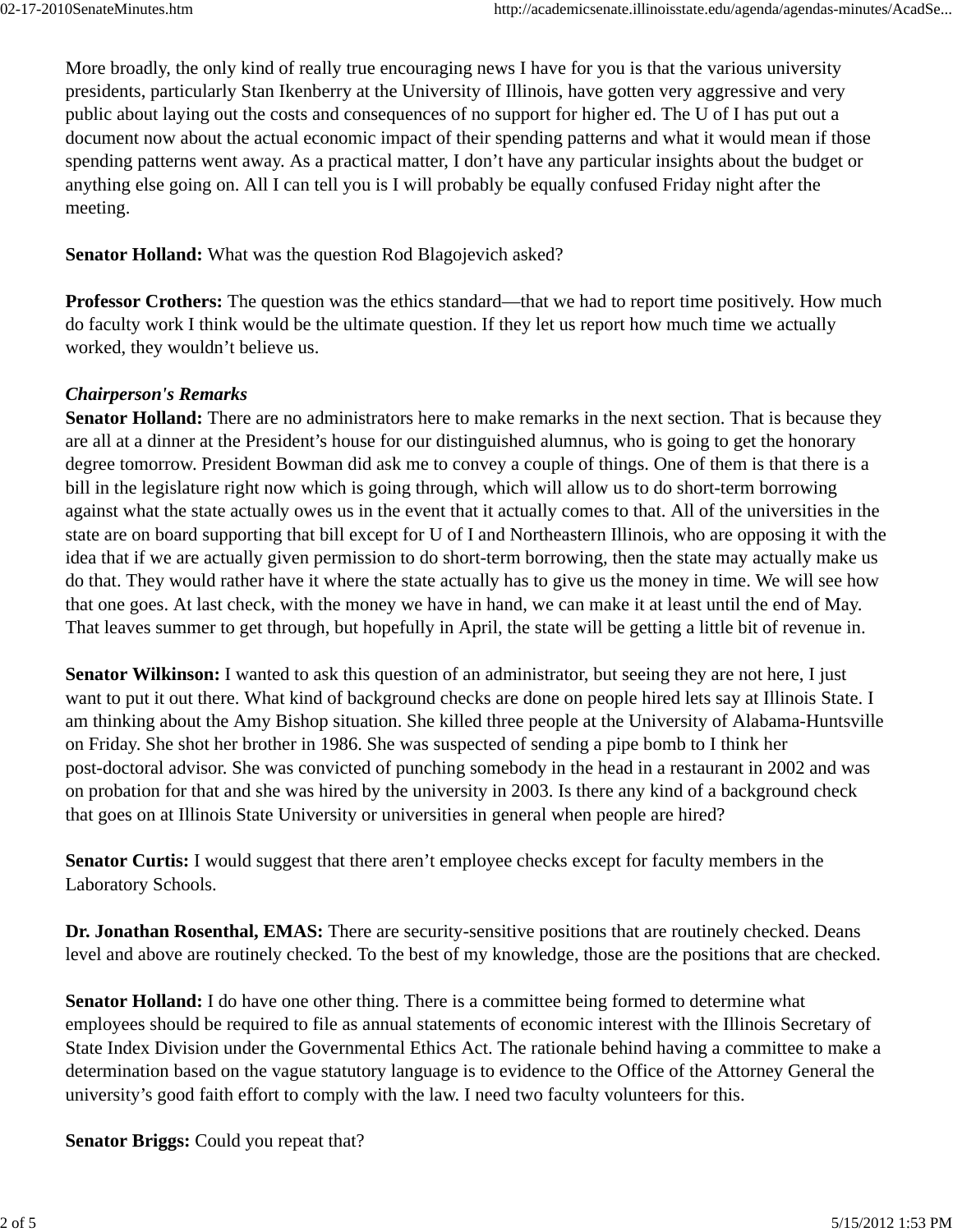**Senator Holland:** Shane McCreery from the ODAA and ethics officer is establishing a committee to determine what employees should be required to file as annual statements of economic interest. It is basically outside employment or conflicts of interest, such as if you want to hire a contractor and you happen to be married to them or something along those lines.

Senator Thompson and Senator Liechty volunteered to serve on the committee.

## *Student Body President's Remarks*

**Senator Spialek:** The art contest that we had, which was campus wide, came to an end at the start of February. We have then selected the artwork that will be displayed. We had over 230 submissions from student artists on campus. I know that artwork is already starting to be put up on the first floor of Milner and possibly the second floor, as well as the Visor Center that is in Hewitt-Manchester. There will be one that is going up in the Bone and then possibly in Hewitt-Manchester. On February 24<sup>th</sup>, Student Government will be voting on the budget review recommendations for student fees for the upcoming year. There are only three actual increases that are being proposed—a 77 cent per credit hour increase in the activity fee and that is due to new contracts for Nite Ride and Redbird Ride; a \$2.00 increase for the rec fee because this will be the first group of incoming freshmen that will actually get to use the Kinesiology and Recreation building. The last potential increase, but this has not been determined yet, would be an increase in salaries for those in Student Affairs. This year, Student Government has been having constituent contact events to inform students about this. It's been a month-long process. An email was sent out today and I am confident that students know what the proposals are and Student Government will be voting on that next week.

## *Administrators' Remarks*

- · *President Al Bowman Absent*
- · *Provost Sheri Everts Absent*
- · *Vice President of Student Affairs Steve Adams Absent*
- · *Vice President of Finance and Planning Daniel Layzell Absent*

## *Committee Reports:*

## *Academic Affairs Committee:*

**Senator Stewart:** The committee went over last minute details of the Constitution Exam policy change and we will be ready to present that as an Information Item tonight.

# *Administrative Affairs and Budget Committee:*

**Senator Kalter:** The committee compiled the drafts of the Presidential Commentary Report to go to the Executive Committee and then to the Board of Trustees. We talked a little about vice presidential commentaries. We also have an Information Item tonight.

## *Faculty Affairs Committee:*

**Senator Liechty:** We started our work on the assignment to develop a set of guidelines for the Ombudsman Policy and we are using the International Ombudsman Association Standard of Practices as the document we are working off of and trying to come up with our own guidelines based on that document. We have an Action Item as well tonight.

# *Planning and Finance Committee – No Report*

*Rules Committee:*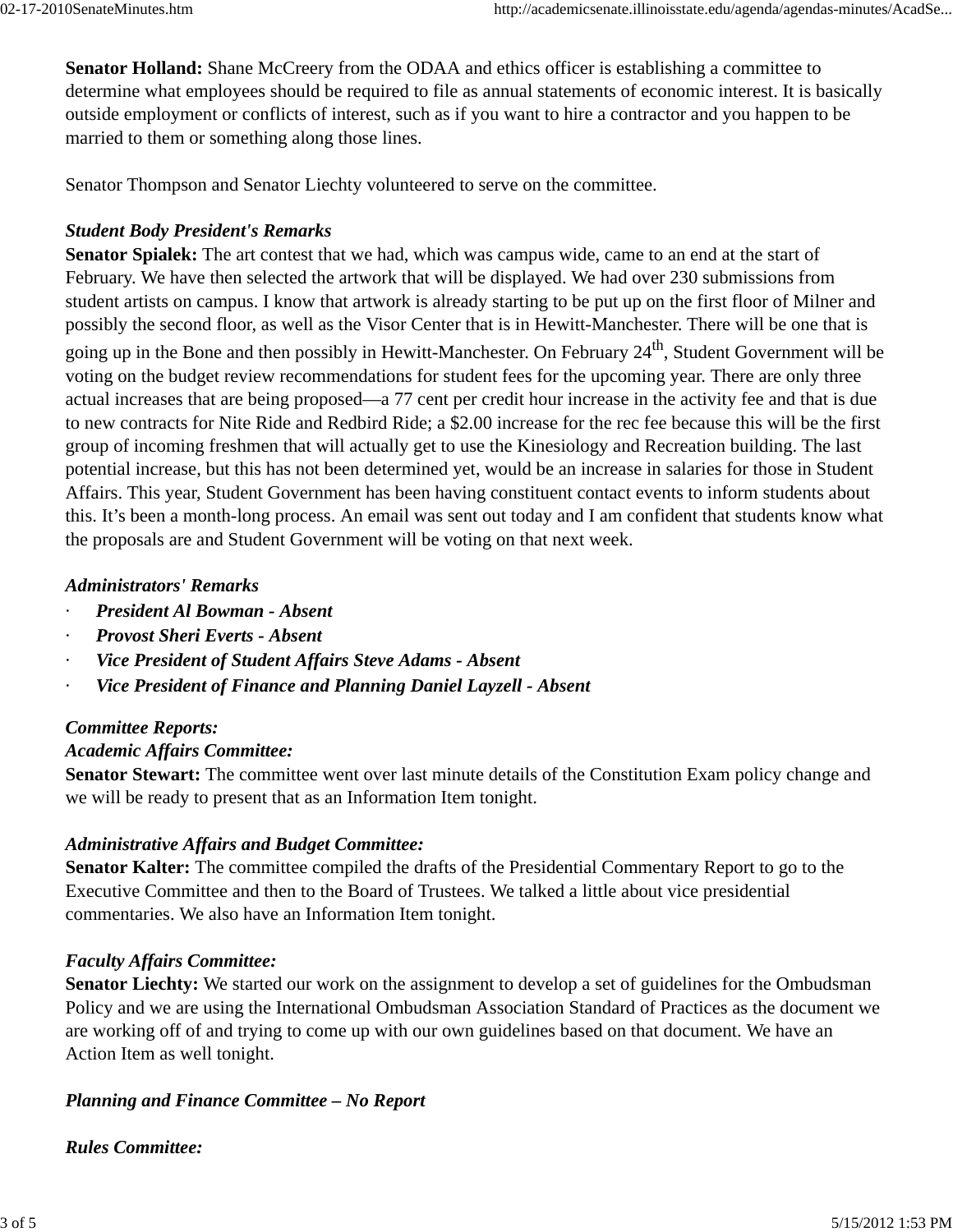**Senator Solberg:** We did meet tonight to discuss several issues. The most relevant for now is the calendar issue as to whether it should be looked at yearly by the Administrative Affairs and Budget Committee or some other way of doing that. That should be ready as an Information Item at the next meeting. We also took a look at the differences in language between the 1970 Code of Ethics versus the 2006 Code; specifically one provision there was devoted to hearings and things like that. That should also be ready as an Information Item at the next meeting.

#### *Action Item:*

# *12.17.09.04 Honorary Degree Recipients Selection Policy (Distributed in 1/20/10 Senate Packets) (Faculty Affairs Committee)*

**Senator Liechty:** That document was in your packets from a previous meeting. Essentially, there was only a one-word change in it to make it clear that the student who is to be the representative to that committee would be chosen by the Student Government Association, but wouldn't necessarily have to already be a member of the Student Government Association. We submitted this as an Information Item earlier.

**Motion XXXXI-65:** By Senator Liechty to approve the Honorary Degree Recipients Selection Policy as revised. The motion was unanimously approved.

#### *Information Items:*

## *01.11.10.01 Context for Constitution Exam Requirement (Academic Affairs Committee) 02.09.10.01 Constitution Exam – Policy Change (Academic Affairs Committee)*

**Senator Stewart:** Current policy requirements for graduation include 2.1.9, Section J, which requires all students attending ISU, in order to graduate, to pass the Constitution Exam. The requirement originated sometime in the 1950s. It was part of the Illinois School Code, which was believed to require all institutions in Illinois that graduate students to require a Constitution exam as part of the graduation requirements. Later it was found that it only applied to K-12 schools. Since that time, almost every institution of higher learning, including junior colleges, no longer require a Constitution exam as a prerequisite for graduation. We are proposing to eliminate that requirement. It does not in any way affect General Education requirements. It is only the elimination of the requirement to pass a Constitution exam. About 10% of Illinois State University students are affected by this—actually have to take the Constitution Exam—and 100% of all of those students are transfer students.

**Senator Holland:** So basically the idea is just to eliminate the Constitution Exam as a graduation requirement with no changes to the rest of the Gen Ed program. We have gotten supporting documentation from Ali Riaz of Politics and Government.

**Senator Stewart:** Actually we found a letter from Politics and Government that dates back to 1999 requesting the elimination of the Constitution Exam as a requirement for graduation.

The item will come back to the Senate in two weeks as an Action Item.

#### *08.26.09.03 Creation of Policy Policy (Administrative Affairs and Budget Committee)*

**Senator Kalter:** It is a one sentence policy. "When creating policy that broadly affects the academic area broadly understood, the President will seek the advice of the academic community through its principle representative body, the Academic Senate." Since we are the Academic Senate, we really liked that sentence and decided to keep it.